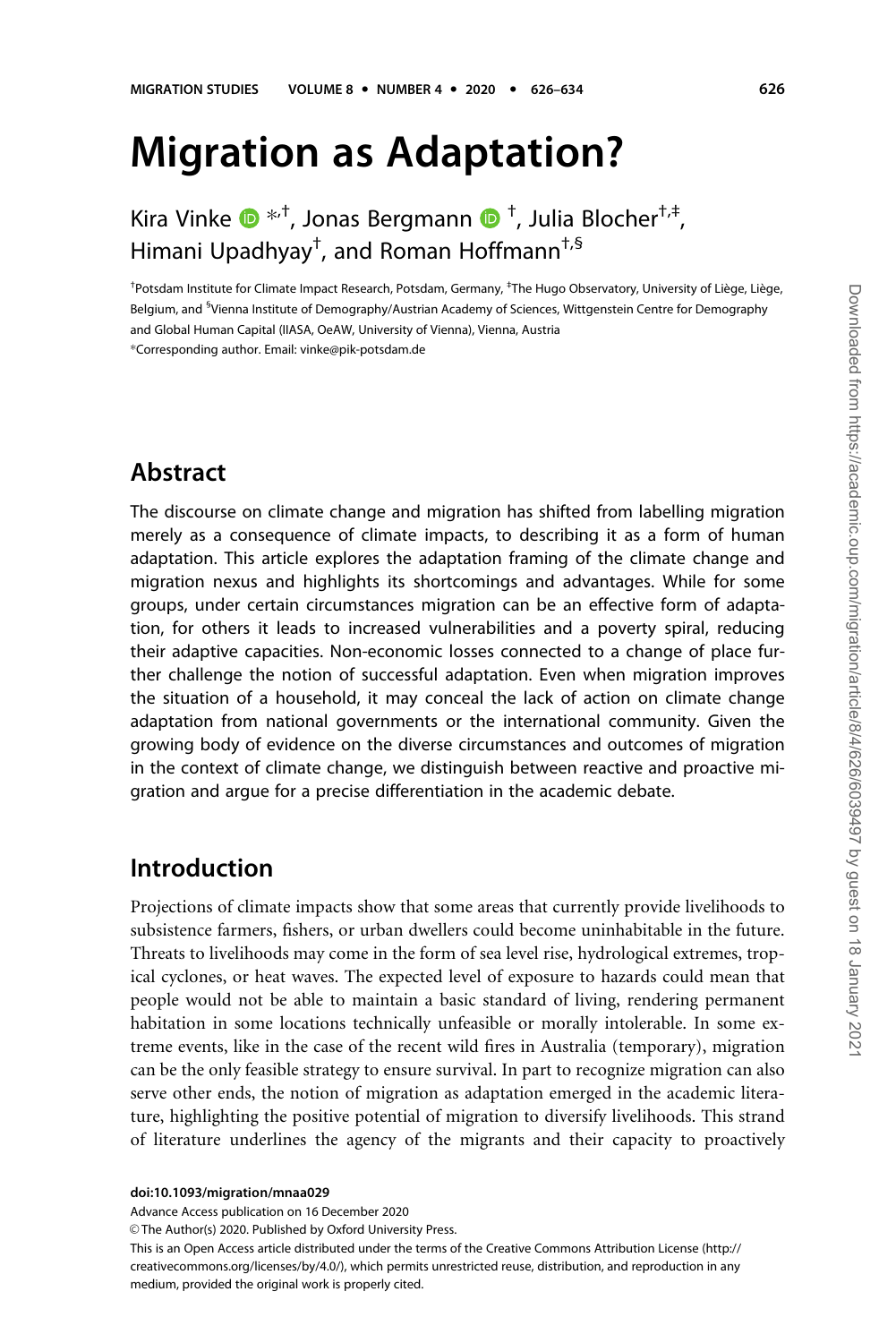respond to hazards. The concept of migration as adaptation also plays a role in Elizabeth Ferris' article, which provides an overview of how different epistemic communities have approached migration in the context of climate change. Ferris differentiates between climate scientists who see migration as an impact of climate change and migration researchers who often take the viewpoint of migration as adaptation. In our contribution to this colloquium, we critically explore how the notion of migration as adaptation evolved, what empirical findings tell us, and in which contexts it matters whether migration is framed as adaptation or as a mere response to survive mounting climate impacts. We emphasize that migration does not necessarily lead to increased adaptive capacities for households in all contexts but can also have detrimental consequences, leading to increased impoverishment and deepened vulnerabilities.

# 1. The evolvement of the 'migration as adaptation' discourse

When early research warned of future 'waves' of 'environmental refugees', it prompted discussions about appropriate protection frameworks among scholars and practitioners on the onside [\(McAdam 2012\)](#page-7-0). In other circles, powerful actors started to point to security implications of climate change, and migration has often been their 'shorthand for climate security concerns in general' [\(Baldwin et al. 2014: 125](#page-5-0)). For example, members of the UN Security Council have frequently mentioned migrants in debates on climate security. Several authors have criticized this securitization trend, pointing to the risks of dehumanizing affected populations and legitimizing military approaches [\(Hartmann 2010;](#page-7-0) [Baldwin et al. 2014](#page-5-0); [Geddes 2015](#page-6-0)).

Since the 2000s, the discourse has shifted from highlighting the forced nature of environmental migration and related security threats to emphasizing migration as one possible, proactive adaptation solution that should be governed and facilitated ([Piguet 2013](#page-7-0)). Policy experts [\(Honarmand Ebrahimi and Ossewaarde 2019\)](#page-7-0), international organizations ([Hall 2015\)](#page-6-0), and researchers ([Sakdapolrak et al. 2016\)](#page-7-0) have contributed to this shift. One key actor is the International Organization for Migration, which has introduced the concept of 'migration as adaptation' into many practice-oriented discourses ([Felli 2013](#page-6-0)). This gives migration a positive spin as compared to the controversial 'climate refugees' narrative. The reframing of migration as a possible means for adaptation was taken up by major actors like the Intergovernmental Panel on Climate Change (IPCC) and is reflected in strategic documents such as the Cancún Adaptation Framework [\(UNFCCC 2010\)](#page-7-0), the Sendai Framework for Disaster Risk Reduction [\(UNISDR 2015](#page-7-0)), and the Global Compact for Migration [\(UNGA 2018\)](#page-7-0).

Part of the migration as adaptation argument is that households assess all available options to adjust to hazards and choose the ones best suited to their situation, which can include a conscious decision to migrate, if needed resources are accessible ([Bilsborrow 1992](#page-6-0); [McLeman and Smit 2006](#page-7-0); [Black et al. 2011;](#page-6-0) [McLeman 2016](#page-7-0)). Authors see adaptive potentials of migration in generating income, diversifying livelihoods, spreading household risks, and social or financial remittances [\(Ober and](#page-7-0)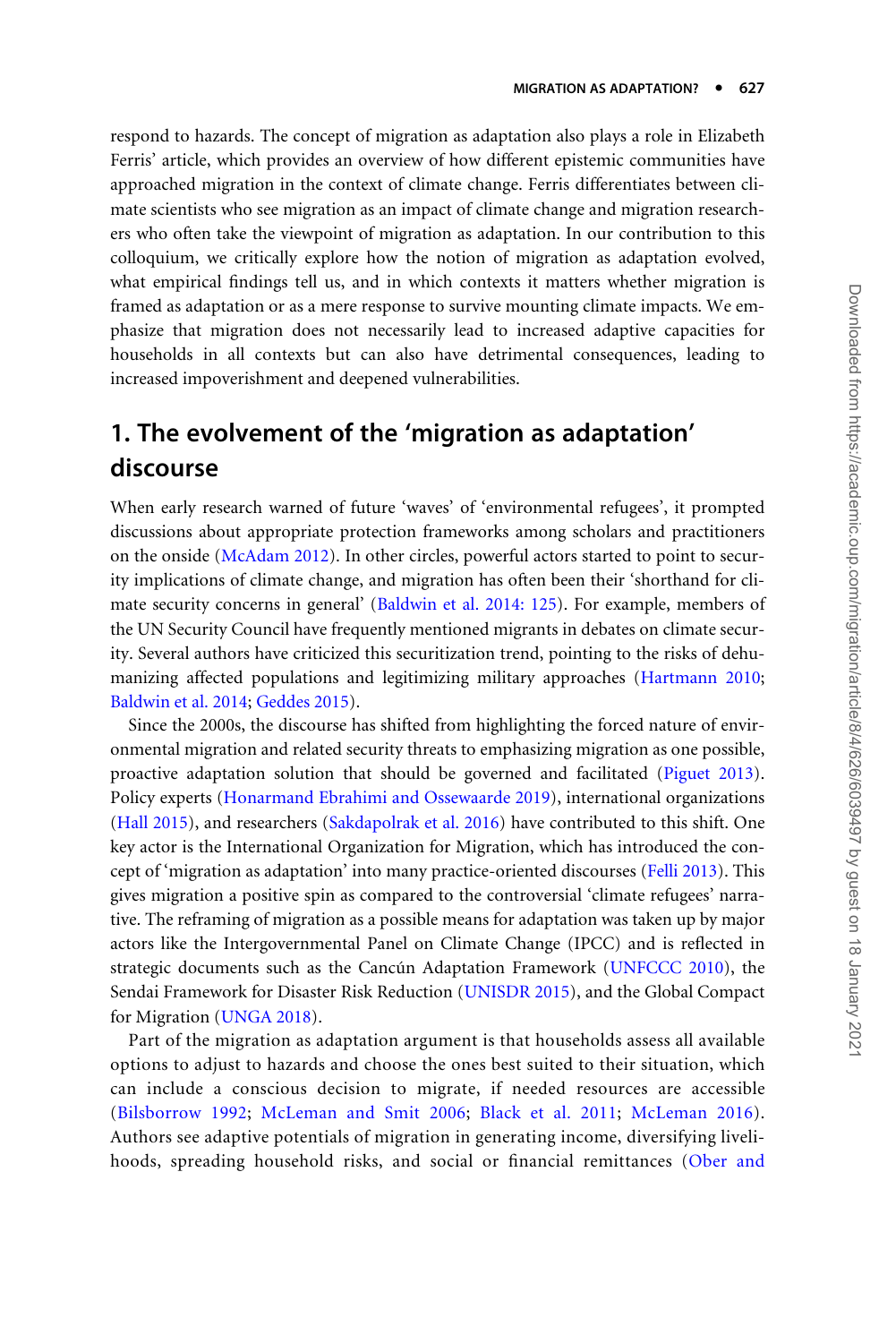[Sakdapolrak 2017](#page-7-0)). While the new discourse has proven powerful in some contexts, limitations also became evident.

# 2. Empirical evidence on the diversity of climate-related migrations and their outcomes

The concept of migration as adaptation suggests a positive relationship between migration and adaptation processes, involving some form of anticipation and planning [\(Vinke](#page-8-0) [2019\)](#page-8-0). It emphasizes the proactivity of migration decisions and the migrant's agency in the migration process. However, whether or not households are able to use migration as an adaptation strategy is influenced by a variety of factors, including the migration context and the capacities of the households. Based on empirical evidence, we present here four arguments for a more diverse framing of climate migration.

#### 2.1 Migration only holds potential for effective adaptation for specific groups and under specific circumstances

In practice, migration often takes the form of short-term coping rather than anticipatory adaptation. The degree of choice and agency in migration decisions can seldom be confidently assessed. Migration is rarely the first adaptation choice, especially if it involves the migration of an entire household. Migration encompasses different variations along a continuum between voluntary and forced forms, categories that are nonexclusive and fluid. It is desirable to see migration as one of several adaptation options for migrants and communities ([Gemenne and Blocher 2017\)](#page-6-0), but in some situations, there are no other options but to move away from the hazardous environment. In the mountainous regions of Peru, for example, where glaciers are disappearing, long-term local adaptation is nearly impossible for people lacking the skills needed to adjust to the changing environmental conditions ([Bergmann et al. forthcoming](#page-5-0)). In other contexts, households that are unable to migrate may face deteriorating conditions in a progressively unliveable environment. Those who remain are sometimes too few to carry out agricultural work [\(Bettini and](#page-6-0) [Gioli 2016\)](#page-6-0).

#### 2.2 Migration can lead to increased vulnerabilities and reduced adaptive capacities

The term 'adaptation' suggests that households succeed in mediating environmental risks. Yet migration can also fail to secure people's livelihoods and result in increased vulnerabilities for the migrants and their families, even if planned over a longer time horizon. This form of ineffective migration is described as erosive or maladaptation in the literature ([Warner et al. 2012](#page-8-0); [Warner and Afifi 2014\)](#page-8-0). Studies from Southeast Asia, for instance, report high levels of migration but no improvements in average levels of household wealth and food security ([Jacobson et al. 2019\)](#page-7-0).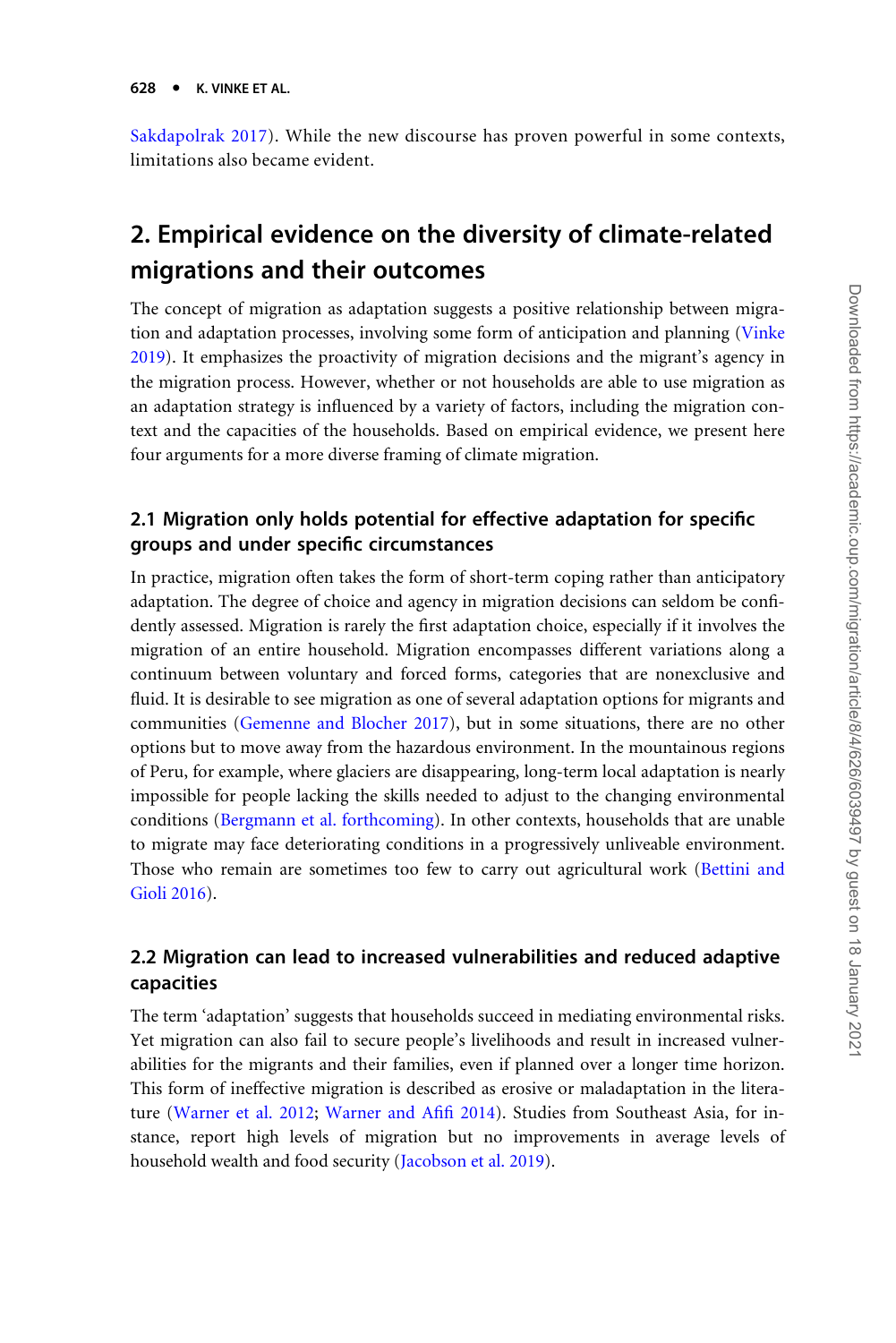Relocations constitute another form of mobility that is not easily captured by the migration as adaption concept. In fact, relocations that may initially have positive outcomes can become maladaptive in the longer term or in other sectors of life. Each case of relocation involves different risks [\(Correa 2011;](#page-6-0) [De Sherbinin et al. 2011](#page-6-0); [Wilmsen and Webber 2015;](#page-8-0) [Arnall 2019](#page-5-0)). For example, government-led community relocations in Fiji and Papua New Guinea (PNG) that initially saved lives and expanded land access were ultimately blighted with community dislocation, loss of cultural heritage and identity, and land disputes ([Gharbaoui and Blocher](#page-6-0) [2018;](#page-6-0) for PNG, see also [Melde et al. 2017\)](#page-7-0). Research shows that relocations can nevertheless result in increased adaptive capacities for some relocatees, for example, when the new location enables them to exercise new livelihoods skills ([Gharbaoui and Blocher 2016a\)](#page-6-0).

#### 2.3 Noneconomic losses and negative effects on well-being challenge the analytical lens of 'adaptation' to assess the consequences of migration

Even if some hard indicators suggest that migration has led to improved conditions, there can still be negative consequences for emotional well-being, mental health, and other factors that are difficult to measure. Researchers should not overlook the so-called 'non-economic losses' from climate change, such as the disappearance of traditional livelihoods and cultural heritage. For example, island states may see the erosion of their irreplaceable place-based identity due to anthropogenic sea level rise ([Gharbaoui and Blocher 2016b;](#page-6-0) [Vinke 2019](#page-8-0)). Several researchers argue that migration is not 'successful' adaptation if it 'results in damage to people's traditions, knowledge, social orders, identities, and material cultures' ([Adger and Barnett 2005](#page-5-0); [Adger et al. 2011:](#page-5-0) 20). In light of the costs of migration, development efforts could also focus on releasing migration pressures to ultimately allow people to stay in their established communities [\(Upadhyay 2014](#page-7-0)).

#### 2.4 Migration that appears adaptive at the micro-level can also paradoxically reinforce or conceal systemic governmental inaction at the macrolevel

The sections above focus on adaptation of individuals or single households. However, the focus of the IPCC definition of adaptation lies at the systems level: '[adaptation is] the process of adjustment to actual or expected climate and its effects... in human systems, adaptation seeks to moderate or avoid harm or exploit beneficial opportunities'. [\(IPCC 2014:](#page-7-0) 5, emphasis added). When migration is framed as adaptation, responsibility is implicitly shifted away from the societal system to the individual or household. This inevitably provokes the moral question: who is responsible for adaptation?

In many cases, migration as adaptation fills a governance void. Communities that cannot rely on sufficient government support or international aid may use remittances to close financing gaps for climate change resilience efforts ([Musah-Surugu et al. 2018\)](#page-7-0). In some contexts, when national disaster response and management systems are overwhelmed, host families temporarily absorb people displaced by disasters ([Vinke et al.](#page-8-0)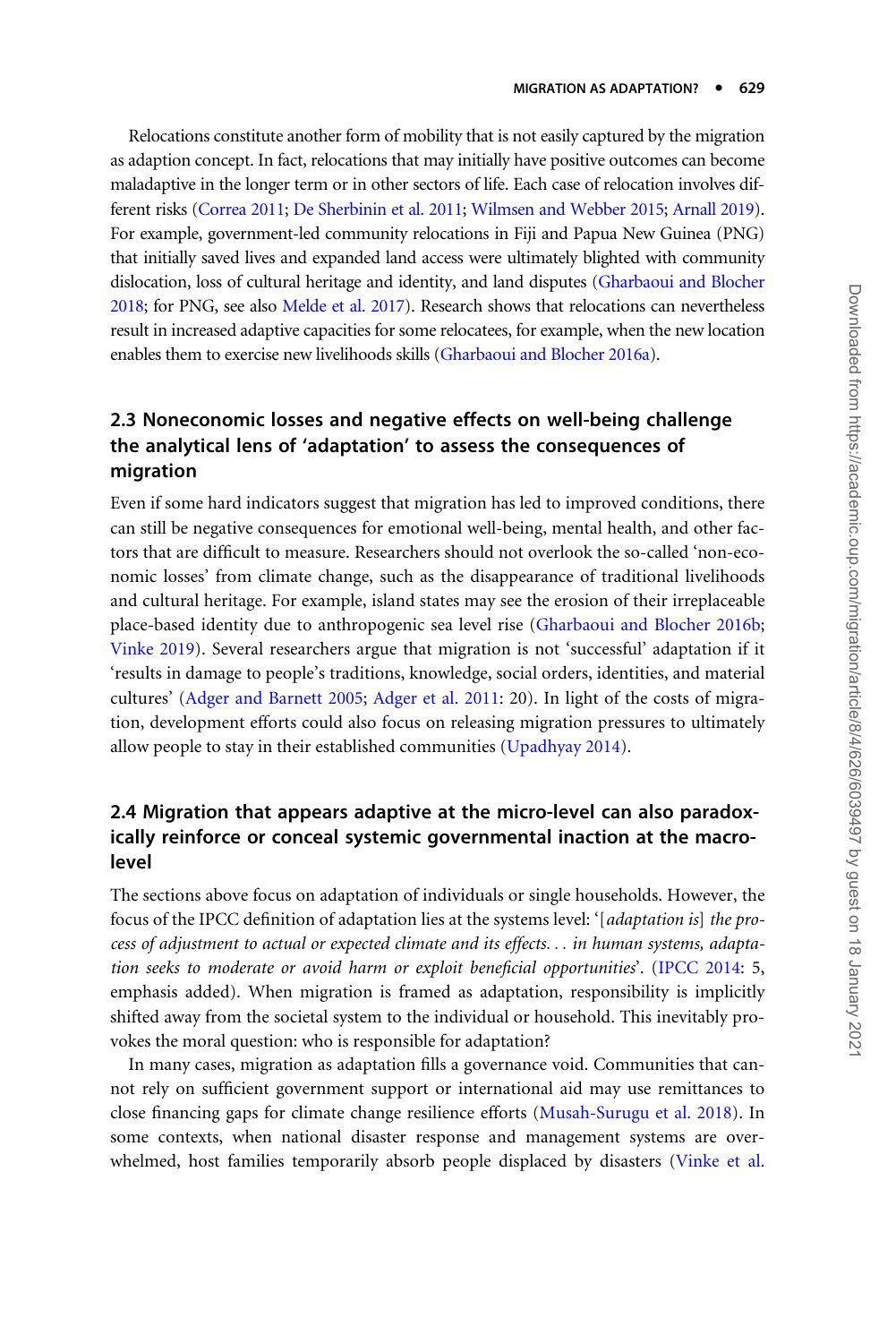

Figure 1. Conceptual schema of climate migration outcomes (Source: own, based on [Vinke](#page-8-0) [2019\)](#page-8-0).

[2020\)](#page-8-0). Overall, governance failures exacerbate inequalities that contribute to disaster displacement risk [\(Ginnetti 2015](#page-6-0)).

Existing structural inequalities (re)produce socio-ecological vulnerabilities, which allow some to migrate while forcing others to remain in areas of risk. At the global scale, some migrants are exploited to create and export value through international supply chains. These circumstances reinforce a neoliberal economic regime with ultimately negative consequences for climate protection and socioeconomic equality [\(Felli and Castree](#page-6-0) [2012;](#page-6-0) [Felli 2013](#page-6-0); [Baldwin 2016](#page-5-0); [Bettini 2017](#page-6-0)). Used irresponsibly, a broad conceptualization of migration as adaptation can be a fig leaf for governmental inaction rather than an effective strategy to minimize harm. Altogether, there is a risk of mislabeling migration as adaptation if it is precipitated by structural inequalities imposed by economic systems, politics of neglect, and climate change.

Taken together, our four central arguments suggest a need for a more diverse framing of climate migration. Figure 1 shows different key concepts, terminologies, and classifications used in the migration literature, which are useful in this regard. The illustration distinguishes between typically more proactive forms of migration, which involve an anticipatory risk assessment and a preventive decision to migrate, and survival migration as a mere impact response after the occurrence of an environmental shock ([Betts 2013;](#page-6-0) [Vinke 2019\)](#page-8-0). The latter type of migration is common after rapid-onset hazards, such as disasters, which impose an immediate threat and displace populations. More proactive, planned forms of migration can be effective or ineffective, which we subsume under the terms adaptive migration and maladaptive migration.

### 3. Conclusion: beyond semantics

Conceptual and terminological debates around climate change adaptation and migration are still vivid in academic circles. These are relevant—rising populist discourse and brutalization of language toward migrants have contributed to verbal and physical violence.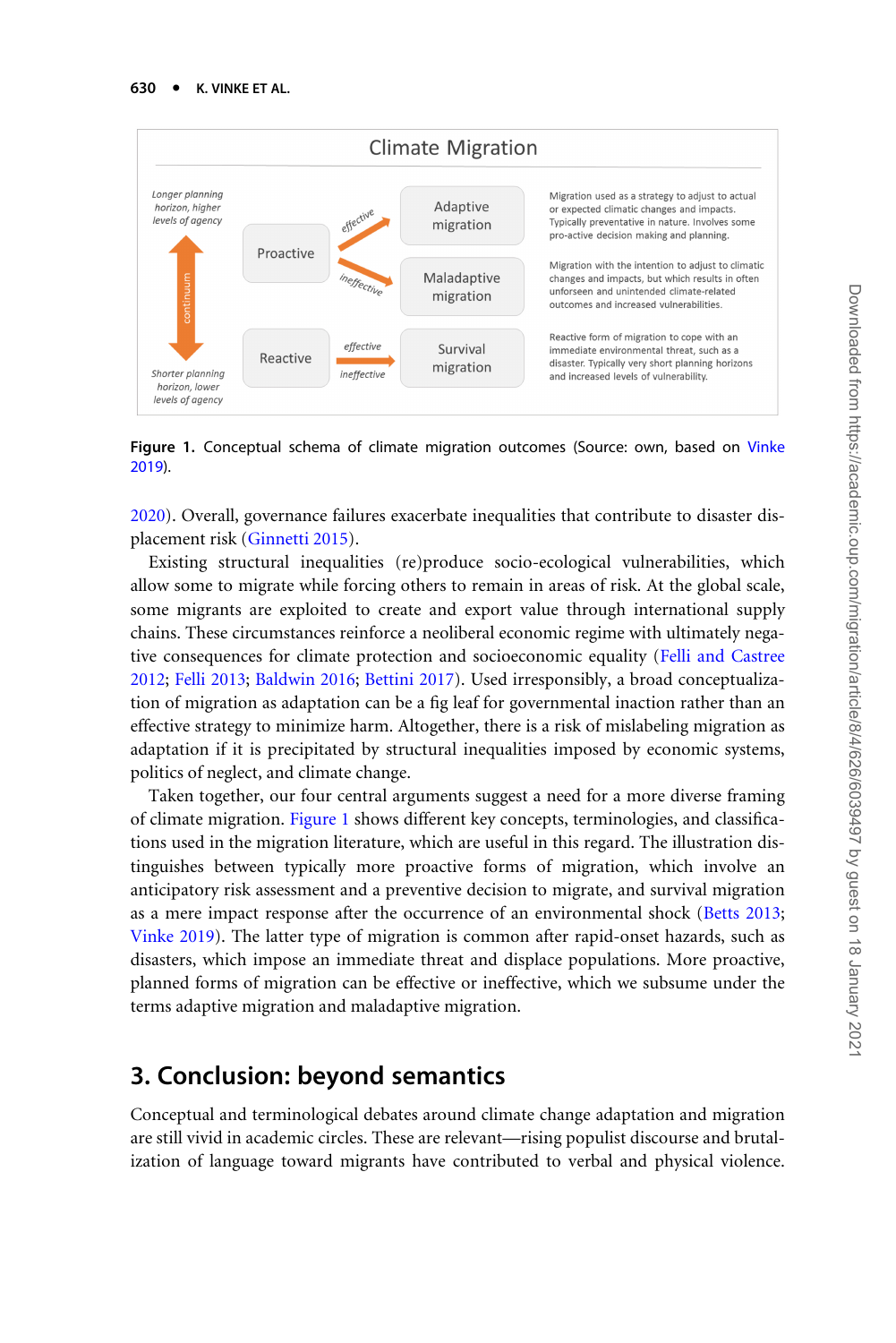<span id="page-5-0"></span>Simply put: words matter. Migration concepts and terms are often not morally neutral or indifferent, and the migration as adaptation discourse has to be grounded in considerations of justice. When framing migration as adaptation, it has to imply that the affected person can live equally well or better after their migration. In situations in which migrants fall into poverty traps or experience cultural loss, the adaptation label should not be used as a smoke screen to hide governance failures that led to human suffering. Therefore, using appropriate wording is key to both science and policy.

Beyond the discursive debates, research with human subjects like on migration should benefit human development and the protection of those who are most vulnerable. As the climate crisis escalates, research funds should be directed toward finding solutions to enable migration that could support effective adaptation while addressing often overlooked noneconomic losses and pressures on well-being. This will necessarily have to consider systems as a whole, with different actors and from different angles. Such research would serve three main goals: strengthening the ability to plan and anticipate; opening a range of options available to the individual; and identifying pathways to successful outcomes for migrants, sending and receiving communities.

## Funding

The authors acknowledge funding from the EPICC (East Africa Peru India Climate Capacities) project which is part of the International Climate Initiative (IKI). The German Federal Ministry for the Environment, Nature Conservation and Nuclear Safety (BMU) supports this initiative on the basis of a decision adopted by the German Bundestag.

Conflict of interest statement. The authors declare no conflict of interest.

### References

- Adger, W. N. and Barnett, J. (2005) 'Compensation for Climate Change Must Meet Needs', Nature, 436/7049: 328.
- ——— et al. (2011) 'This Must Be the Place: Underrepresentation of Identity and Meaning in Climate Change Decision-Making', Global Environmental Politics, 11/2: 1–25.
- Arnall, A. (2019) 'Resettlement as Climate Change Adaptation: What Can Be Learned from State-Led Relocation in Rural Africa and Asia?', Climate and Development, 11/3: 253–63.
- Baldwin, A. (2016) 'Premediation and White Affect: Climate Change and Migration in Critical Perspective', Transactions of the Institute of British Geographers, 41/1: 78–90.
- et al. (2014) 'Securitizing "Climate Refugees": The Futurology of Climate-Induced Migration', Critical Studies on Security, 2/2: 121–30.
- Bergmann, J., K. Vinke, C. Fernandez Palomino, C. Gornott, S. Gleixner, R. Laudien, A. Lobanova, J. Ludescher and H.J. Schellnhuber et al (forthcoming): Assessing the Evidence – Climate Change and Migration in Peru. Potsdam and Geneva: Potsdam Institute for Climate Impact Research (PIK) Potsdam and International Organization for Migration (IOM).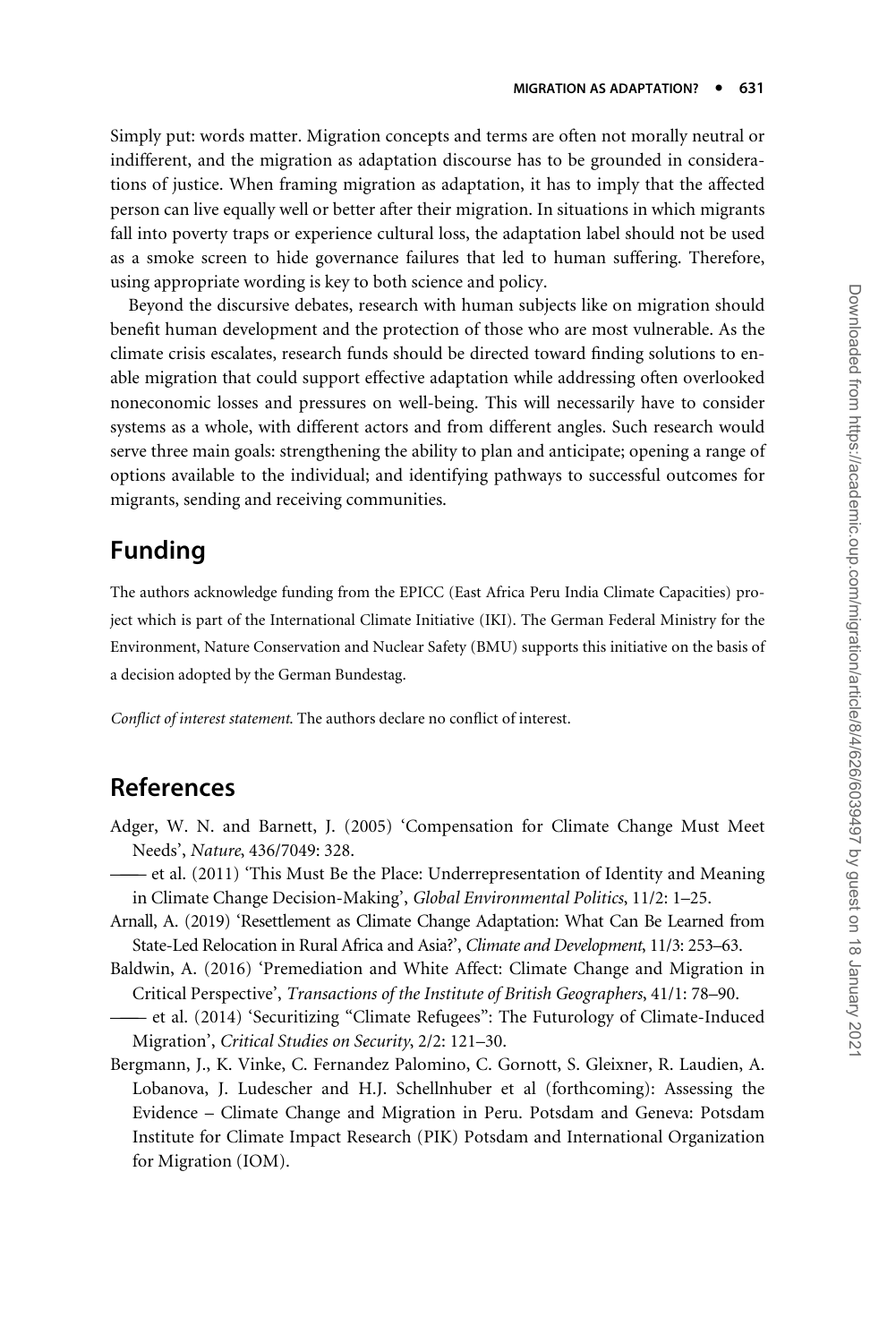- <span id="page-6-0"></span>Bettini, G. (2017) 'Where Next? Climate Change, Migration, and the (Bio)Politics of Adaptation', Global Policy, 8: 33–9.
- ——— and Gioli, G. (2016) 'Waltz with Development: insights on the Developmentalization of Climate-Induced Migration', Migration and Development, 5/2: 171–89.
- Betts, A. (2013) Survival Migration: Failed Governance and the Crisis of Displacement. USA: Cornell University Press.
- Bilsborrow, R. E. (1992) Rural poverty, migration, and environment in developing countries: Three case studies. Washington, DC(1818 H St. NW Washington 20433: Office of the Vice President, Development Economics, World Bank). Working paper number: 1017
- Black, R. et al. (2011) 'Climate Change: Migration as Adaptation', Nature, 478/7370: 447–449.
- Correa, E. (2011) Preventive Resettlement of Populations at Risk of Disaster: Experiences from Latin America. Washington, D.C.: World Bank
- De Sherbinin, A. et al. (2011) 'Preparing for Resettlement Associated with Climate Change', Science, 334/6055: 456–57.
- Felli, R. (2013) 'Managing Climate Insecurity by Ensuring Continuous Capital Accumulation: "Climate Refugees" and "Climate Migrants,"' New Political Economy, 18/3: 337–363.
- ——— and Castree, N. (2012) 'Neoliberalising Adaptation to Environmental Change: Foresight or Foreclosure?', Environment and Planning A: Economy and Space, 44/1: 1–4.
- Geddes, A. (2015) 'Governing Migration from a Distance: Interactions Between Climate, Migration, and Security in the South Mediterranean', European Security, 24/3: 473–90.
- Gemenne, F. and Blocher, J. (2017) 'How Can Migration Serve Adaptation to Climate Change? Challenges to Fleshing out a Policy Ideal', The Geographical Journal, 183/4: 336–47.
- Gharbaoui, D. and —— (2018) 'Limits to Adapting to Climate Change Through Relocations in Papua-New Guinea and Fiji', in Leal Filho, W. and Nalau, J. (eds) Limits to Climate Change Adaptation, Climate Change Management, pp. 359–79. Springer International Publishing, Cham: Switzerland.
- ——— (2016a) 'The Reason Land Matters: Relocation as Adaptation to Climate Change in Fiji Islands', in Milan, A. et al. (eds) Migration, Risk Management and Climate Change: Evidence and Policy Responses, Global Migration Issues, pp. 149–73. Springer International Publishing, Cham: Switzerland.
- ——— (2016b) The Reason Place Matters: Climate change and community relocation in Fiji and Papua New Guinea. Macmillan Brown Centre for Pacific Studies Pacific Policy Brief Series, Macmillan Brown Centre for Pacific Studies Pacific Policy Brief Series 6.
- Ginnetti, J. (2015) 'Disaster-Related Displacement Risk: Measuring the Risk and Addressing its Drivers', Internal Displacement Monitoring Centre (IDMC), Norwegian Refugee Council, Chemin de Balexert 7 CH-Châtelaine (Geneva) Switzerland
- Hall, N. (2015) 'Money or Mandate? Why International Organizations Engage with the Climate Change Regime', Global Environmental Politics, 15/2: 79–97.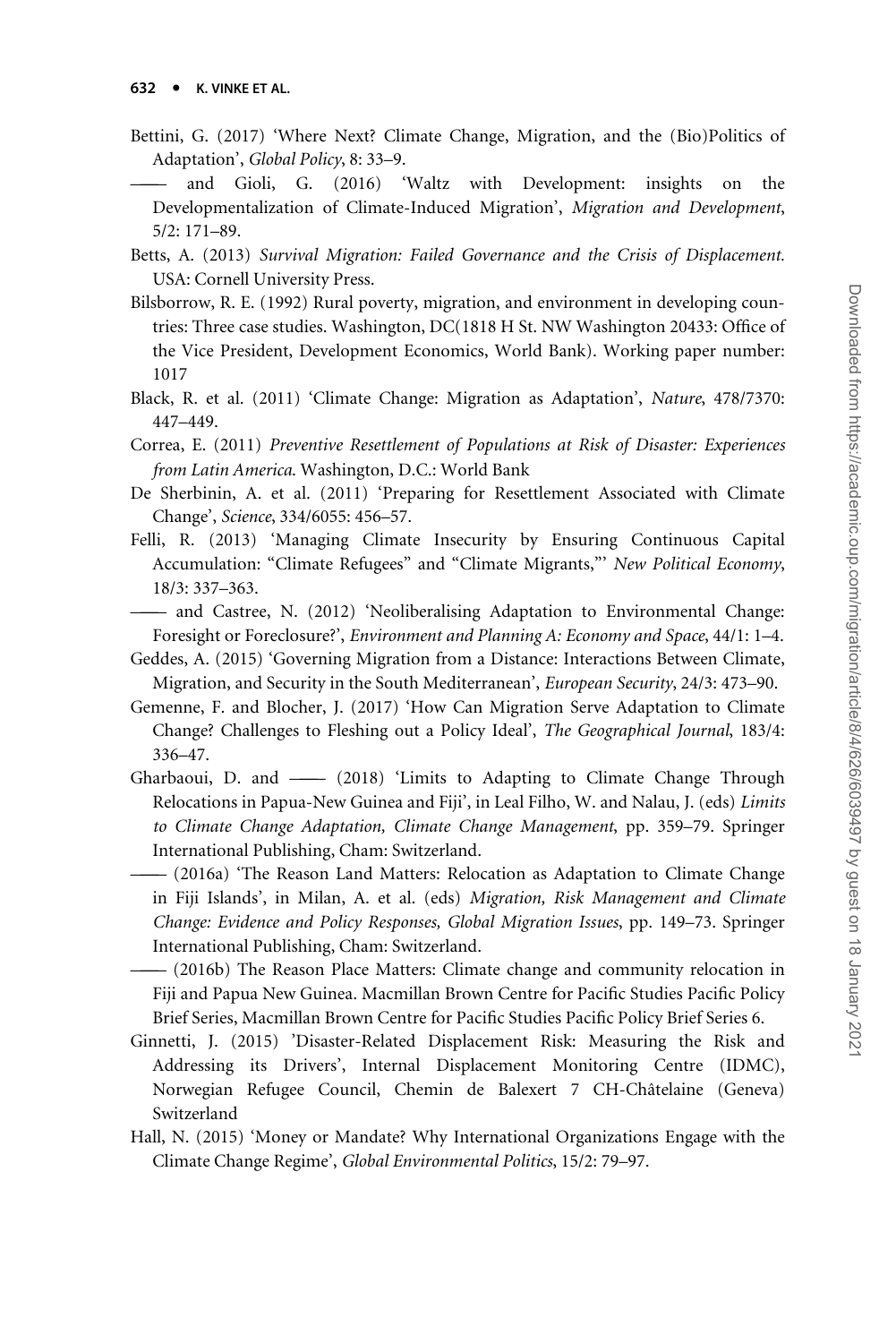- <span id="page-7-0"></span>Hartmann, B. (2010) 'Rethinking Climate Refugees and Climate Conflict: Rhetoric, Reality and the Politics of Policy Discourse', Journal of International Development, 22/2: 233–46.
- Honarmand Ebrahimi, S. and Ossewaarde, M. (2019) 'Not a Security Issue: How Policy Experts De-Politicize the Climate Change–Migration Nexus', Social Sciences, 8/7: 214.
- IPCC. (2014) 'Summary for Policymakers', in Field, C. B. et al. (eds) Climate Change 2014: Impacts, Adaptation, and Vulnerability. Part A: Global and Sectoral Aspects. Contribution of Working Group II to the Fifth Assessment Report of the Intergovernmental Panel on Climate Change, pp. 1–32. Cambridge University Press: Cambridge, United Kingdom, and New York, NY, USA.
- Jacobson, C. et al. (2019) 'When is Migration a Maladaptive Response to Climate Change?', Regional Environmental Change, 19/1: 101–12.
- McAdam, J. (2012) Climate Change, Forced Migration, and International Law. Oxford University Press: Oxford.
- McLeman, R. A. (2016) 'Migration as Adaptation: Conceptual Origins, Recent Developments, and Future Directions', in Milan, A. et al. (eds) Migration, Risk Management and Climate Change: Evidence and Policy Responses. Springer International Publishing, Cham: Switzerland.
- ——— and Smit, B. (2006) 'Migration as an Adaptation to Climate Change', Climatic Change, 76/1–2: 31–53.
- Melde, S., Laczko, F. and Gemenne, F. (2017) Making Mobility Work for Adaptation to Environmental Changes: Results from the MECLEP Global Research, Environmental Migration Portal. International Organization for Migration (IOM): Geneva, Switzerland.
- Musah-Surugu, I. J., et al. (2018) '"Migrants" Remittances: A Complementary Source of Financing Adaptation to Climate Change at the Local Level in Ghana', International Journal of Climate Change Strategies and Management, 10/1: 178–96.
- Ober, K. and Sakdapolrak, P. (2017) 'How Do Social Practices Shape Policy? Analysing the Field of "Migration as Adaptation" with Bourdieu's "Theory of Practice,"' The Geographical Journal, 183/4: 359–69.
- Piguet, E. (2013) 'From "Primitive Migration" to "Climate Refugees": the Curious Fate of the Natural Environment in Migration Studies', Annals of the Association of American Geographers, 103/1: 148–62.
- Sakdapolrak, P. et al. (2016) 'Migration in a Changing Climate. Towards a Translocal Social Resilience Approach', Die Erde; Zeitschrift der Gesellschaft für Erdkunde zu Berlin, 147/2: 81–94.
- UNFCCC. (2010) Report of the Conference of the Parties on its sixteenth session, held in Cancun from 29 November to 10 December 2010: Decision 1/CP.16 The Cancun Agreements.
- UNGA. Global Compact for Migration A/RES/73/Resolutionadopted bytheGeneral Assembly19December2018UnitedNationsGeneralAssemblyNewYorkUSA
- UNISDR. (2015) Sendai Framework for Disaster Risk Reduction 2015–2030. UNISDR,
- Upadhyay, M. (2014) Migrating to Adapt? Contesting Dominant Narratives of Migration and Climate Change (Discussion Paper). UNESCO: New Delhi, India.